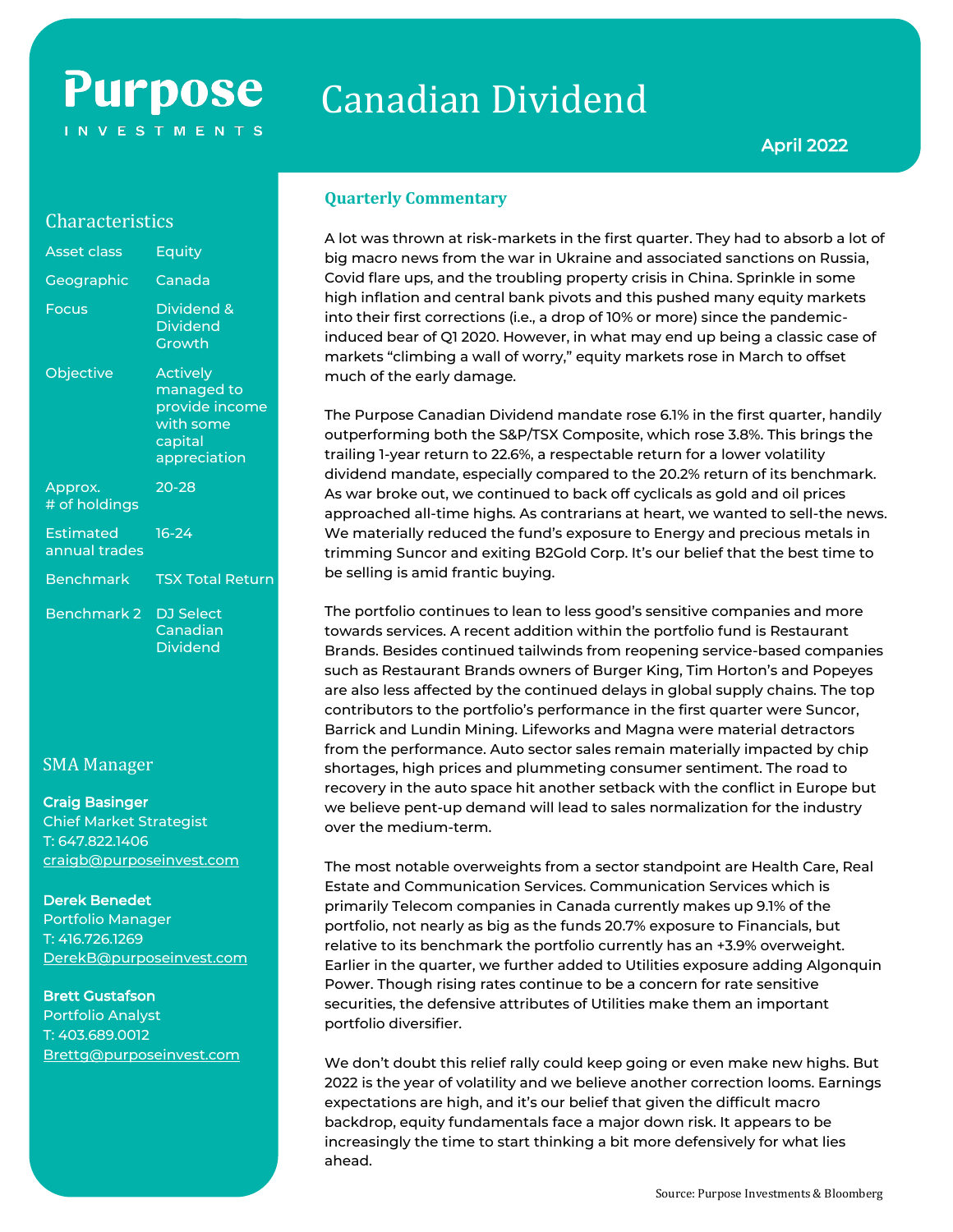SMA Commentary **April 2022** 

#### **Performance (gross of fees)**



|                                 |         | 1-month 3-months | 6-months | 1-vear   | <b>YTD</b> | 3yr     | 5yr     | 10 <sub>vr</sub> | Inception* |       |
|---------------------------------|---------|------------------|----------|----------|------------|---------|---------|------------------|------------|-------|
| <b>CW Canadian Dividend</b>     | 2.0%    | 6.1%             | 12.8%    | 22.6%    | 6.1%       | 13.4%   | 9.6%    | 9.1%             | 9.0%       |       |
| <b>S&amp;P/TSX Total Return</b> | 4.0%    | 3.8%             | 10.6%    | 20.2%    | 3.8%       | 14.2%   | 10.3%   | 9.1%             | 6.7%       |       |
| $+/-$                           | $-2.0%$ | 2.2%             | 2.2%     | 2.4%     | 2.2%       | $-0.8%$ | $-0.7%$ | 0.0%             | 2.4%       |       |
|                                 |         |                  |          |          |            |         |         |                  |            |       |
|                                 | 2012    | 2013             | 2014     | 2015     | 2016       | 2017    | 2018    | 2019             | 20 20      | 2021  |
| <b>CW Canadian Dividend</b>     | 14.0%   | 11.5%            | 8.0%     | $-10.1%$ | 24.5%      | 11.3%   | $-7.8%$ | 15.9%            | 1.2%       | 26.6% |
| <b>S&amp;P/TSX Total Return</b> | 7.2%    | 13.0%            | 10.6%    | $-8.3%$  | 21.1%      | 9.1%    | $-8.9%$ | 22.9%            | 5.6%       | 25.1% |
| $+/-$                           | 6.8%    | $-1.5%$          | $-2.5%$  | $-1.7%$  | 3.4%       | 2.2%    | 1.1%    | $-7.0\%$         | $-4.4%$    | l.5%  |

#### **Risk Metrics**



| Canadian        | <b>S&amp;P/TSX</b> |
|-----------------|--------------------|
| <b>Dividend</b> | <b>Composite</b>   |
| 0.76            | 0.42               |
| $-23.3%$        | $-39.9%$           |
| 10.7%           | 13.7%              |
| 8.7%            | 12.6%              |
| 0.64            | 1.00               |
|                 |                    |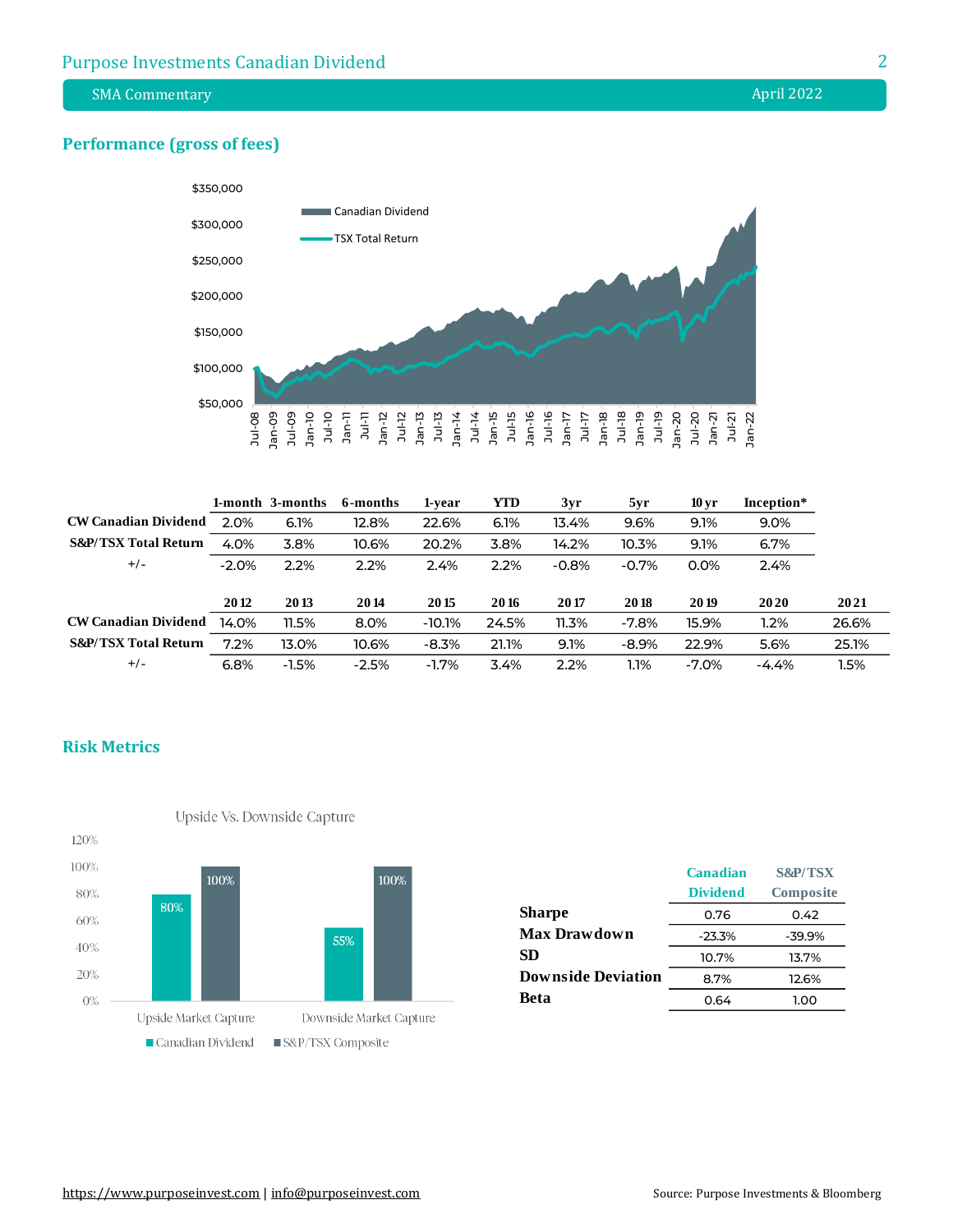# SMA Commentary **April 2022**

# **Composition**

| <b>Sectors</b>      |          |  |  |  |
|---------------------|----------|--|--|--|
|                     | Canadian |  |  |  |
|                     | Dividend |  |  |  |
| Energy              | 11.36%   |  |  |  |
| Materials           | 13.60%   |  |  |  |
| <b>Industrials</b>  | 11.33%   |  |  |  |
| <u>Consumer Di:</u> | 6.37%    |  |  |  |
| <b>Cons Staples</b> | 4.35%    |  |  |  |
| <b>Financials</b>   | 20.75%   |  |  |  |
| <b>Health Care</b>  | 3.54%    |  |  |  |
| Info Tech           | 3.44%    |  |  |  |
| Telecom             | 9.12%    |  |  |  |
| Utilities           | 4.35%    |  |  |  |
| <b>Real Estate</b>  | 5.66%    |  |  |  |
| Cash                | 6.14%    |  |  |  |

| <b>Cyclical Vs. Defensive</b> |          |  |  |
|-------------------------------|----------|--|--|
|                               | CW       |  |  |
|                               | Canadian |  |  |
|                               | Dividend |  |  |
| <b>Global Cyclical</b>        | 22.96%   |  |  |
| N.A. Cyclical                 | 16.77%   |  |  |
| <b>Interest Sensitive</b>     | 36.32%   |  |  |
| Defensive                     | 23.95%   |  |  |

| <b>Equity Positions</b> |
|-------------------------|
|-------------------------|

| <b>Name</b>                            | <b>Industry</b>     | <b>Weight</b> | Yield |
|----------------------------------------|---------------------|---------------|-------|
| <b>TC ENERGY CORP</b>                  | Energy              | 3.0%          | 5.0%  |
| <b>ENBRIDGE INC</b>                    | Energy              | 4.0%          | 5.9%  |
| <b>SUNCOR ENERGY INC</b>               | Energy              | 4.4%          | 4.0%  |
| <b>LUNDIN MINING CORP</b>              | <b>Materials</b>    | 3.8%          | 2.8%  |
| <b>WHEATON PRECIOUS METALS CORP</b>    | <b>Materials</b>    | 3.6%          | 1.2%  |
| <b>BARRICK GOLD CORP</b>               | <b>Materials</b>    | 4.5%          | 1.6%  |
| <b>TFI INTERNATIONAL INC</b>           | <b>Industrials</b>  | 3.7%          | 1.3%  |
| <b>LIFEWORKS INC</b>                   | <b>Industrials</b>  | 2.9%          | 4.0%  |
| <b>CANADIAN NATL RAILWAY CO</b>        | <b>Industrials</b>  | 4.6%          | 1.9%  |
| <b>TRANSCONTINENTAL INC-CL A</b>       | <b>Materials</b>    | 1.9%          | 5.3%  |
| <b>OPEN TEXT CORP</b>                  | <b>Info Tech</b>    | 3.5%          | 2.1%  |
| <b>ROYAL BANK OF CANADA</b>            | <b>Financials</b>   | 4.5%          | 3.5%  |
| <b>BANK OF NOVA SCOTIA</b>             | <b>Financials</b>   | 4.5%          | 4.7%  |
| <b>BANK OF MONTREAL</b>                | <b>Financials</b>   | 5.2%          | 3.8%  |
| <b>MANULIFE FINANCIAL CORP</b>         | <b>Financials</b>   | 3.6%          | 5.0%  |
| <b>SUN LIFE FINANCIAL INC</b>          | <b>Financials</b>   | 2.6%          | 3.8%  |
| <b>MAGNA INTERNATIONAL INC</b>         | <b>Cons Disc</b>    | 2.4%          | 3.0%  |
| <b>RESTAURANT BRANDS INTERN</b>        | <b>Cons Disc</b>    | 4.0%          | 3.6%  |
| <b>CHARTWELL RETIREMENT RESIDEN</b>    | <b>Health Care</b>  | 3.5%          | 4.7%  |
| <b>ALLIED PROPERTIES REAL ESTAT</b>    | <b>Real Estate</b>  | 3.2%          | 3.9%  |
| <b>DREAM INDUSTRIAL REAL ESTATE</b>    | <b>Real Estate</b>  | 2.5%          | 4.5%  |
| <b>ROGERS COMMUNICATIONS INC-B</b>     | Telecom             | 4.5%          | 2.7%  |
| <b>TELUS CORP</b>                      | Telecom             | 4.5%          | 3.9%  |
| <b>ALGONQUIN POWER &amp; UTILITIES</b> | <b>Utilities</b>    | 4.3%          | 4.3%  |
| <b>LOBLAW COMPANIES LTD</b>            | <b>Cons Staples</b> | 4.3%          | 1.2%  |

**ESG Risk Rating Score**